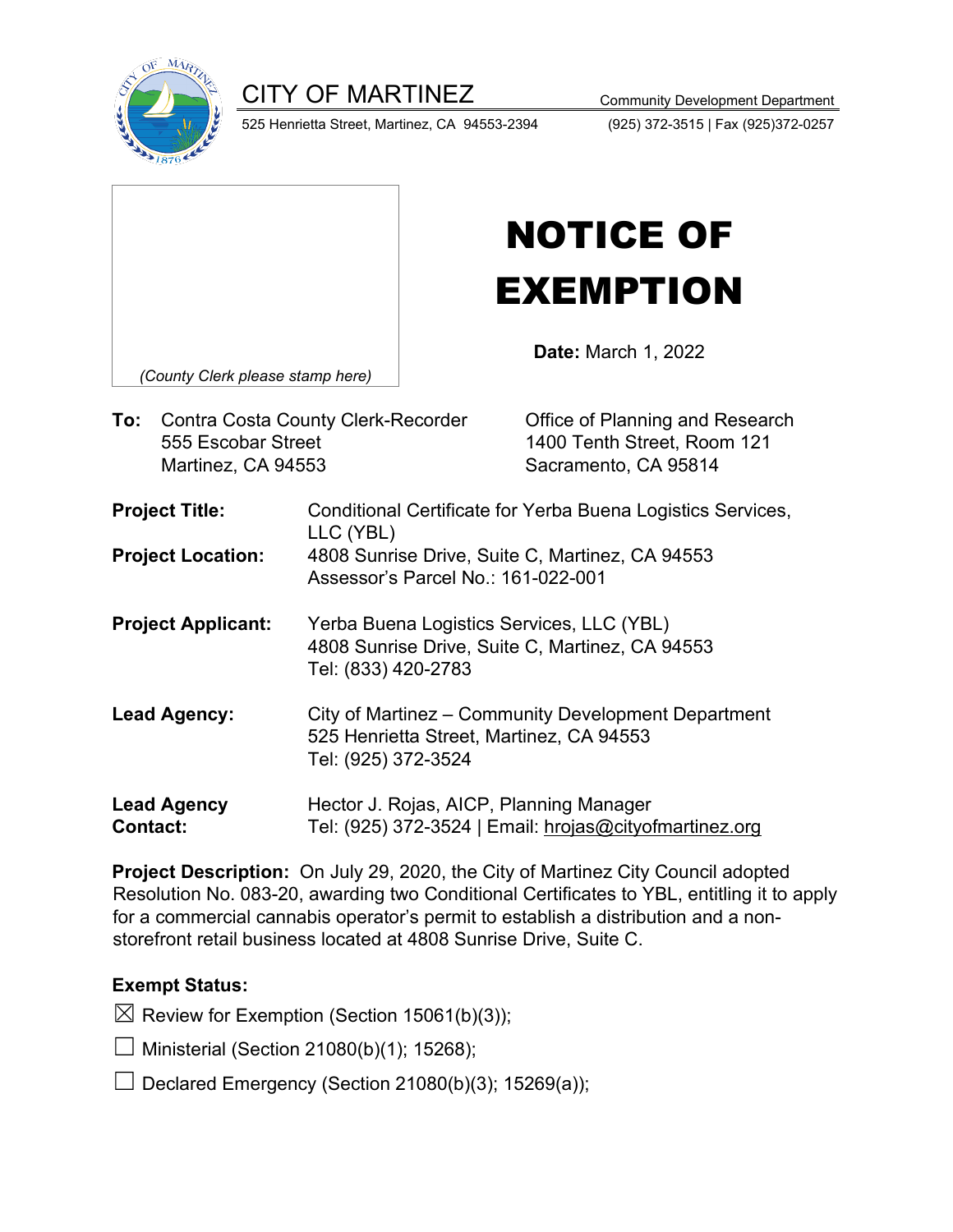$\Box$  Emergency Project (Section 21080(b)(4); 15269(b)(c));

 $\boxtimes$  Categorical Exemption: Class 3 "New Construction or Conversion of Small Structures" and Class 32 "In-Fill Development Projects"

 $\Box$  Statutory Exemption:

## **Reason(s) why Project is Exempt:**

The City Council finds that awarding this Conditional Certificate is not a project subject to CEQA because such an award does not entitle YBL to any specific use or to establish or operate anything and thus, the award will not make a direct or indirect change on the physical environment. Notwithstanding the above, in the event that the award of the Conditional Certificate were determined to be a "project" pursuant to CEQA, the City Council hereby finds such to be categorically exempt from the requirements of CEQA pursuant to CEQA Guidelines, Sections 15061(b)(3), 15303 and 15332 based upon the following facts:

Findings of Fact: The proposed project is the establishment of a non-storefront retail and distribution business in an existing structure, which is currently being used for manufacturing. The new use will not involve the use of significant amounts of hazardous substances. The structure is less than 10,000 square feet in floor area on a site zoned for the proposed use. All necessary public services and facilities are already in place servicing the existing use. The site is located in an urban environment, completely surrounded by existing urban uses and the surrounding area is not environmentally sensitive.

The proposed project is consistent with the applicable General Plan designation and all applicable General Plan policies as well as with applicable zoning designation and regulations as it is proposed for a retail use which is consistent with the Commercial/Light Industrial General Plan Land Use Designation and is allowed by the M-SC/LI Mixed Use District- Service Commercial/Light Industrial zoning. The use is proposed for a site within city limits on a project site of no more than five acres substantially surrounded by urban uses. As the site is already completely surrounded by urban uses and currently already completely developed, the project site has no value, as habitat for endangered, rare or threatened species. There is no evidence in the record that replacing the current manufacturing use with the proposed retail use would result in any significant effects relating to traffic, noise, air quality, or water quality given that the site is already used for similar purposes in a commercial/light industrial area. The site is already served by all required utilities and public services. The proposal includes no expansion of the existing structure. The site is not listed as an historic resource and there are no historic resources adjacent thereto.

Based upon the above and the record as a whole it can be seen with certainty that that there is no possibility that the activity permitted herein will have a significant effect on the environment.